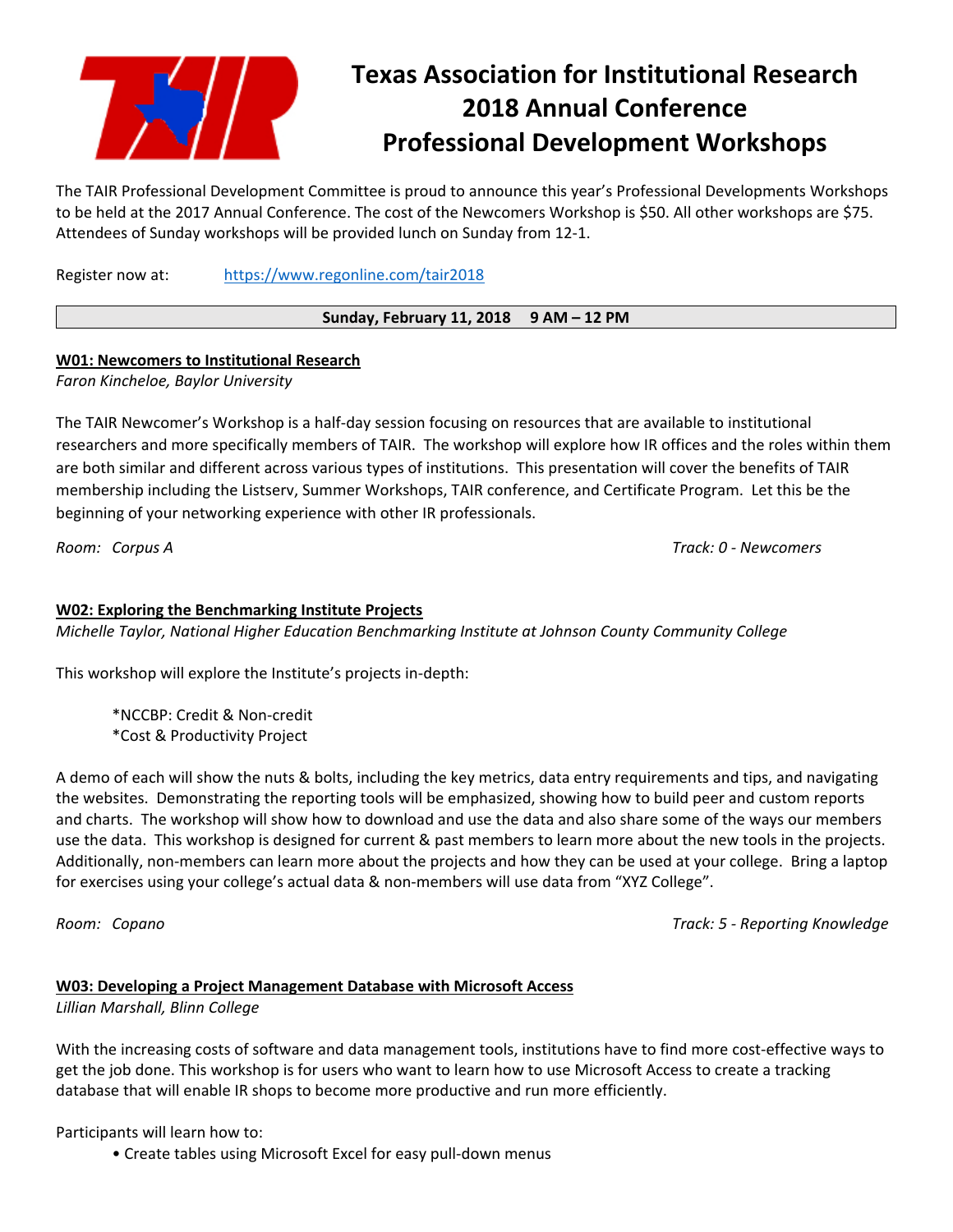- Design forms for end‐user input
- Build reports to provide statistical analysis on the number of projects received, weekly tasks and project completion rates.

Requirements: Participants must bring a laptop with Microsoft Excel and Access as they will be creating their own database.

*Room: Laguna Madre Track: 1 – Office Management* 

# **W04: Value Added: The Benefits of Enhancing Program Assessment Using Indirect Methods**

*Rebecca Peterson, University of Mary Hardin‐Baylor* 

Direct assessment methods usually have the spotlight, while indirect methods are often neglected. Faculty usually acknowledge the usefulness of direct assessment data, but some find the quantitative nature of it unsatisfying and argue that it does not get at the heart of the matter. Direct assessment is good at identifying what a student knows, but is not as adept at explaining why the student attains at a certain level or how the student perceives the learning outcome. This workshop will consider ways to include indirect assessment, enhancing the understanding of student knowledge and skills and providing another perspective on assessment for faculty. This session is designed to combine presentation with hands‐on application. Participants are encouraged to assessment plans that use direct assessment in order to explore ways to add indirect assessment to enhance the data.

*Room: Aransas Track: 6 ‐ Assessment* 

# **W14: Modern Analytics in Education & Developing a Strong Tableau Foundation**

*Cassidy Macias & Kevin McKinney, Tableau* 

This session will begin with a walk through of the Modern Analytics workflow and the role that Institutional Research plays, including a discussion of successful applications of Tableau in IR and the impact this has on the public, executives, and other departments.

We will then apply these ideas as we work with Tableau Desktop to build a foundation of best practices. You'll gain a thorough introduction to data analysis and visual design in Tableau, and learn how to build views and interactive dashboards. The session will conclude with a question and answer period to help you address your specific use case.

For this session, attendees will need to bring their own laptops and have Tableau Desktop or a Trial installed on their computers.

*Room: Matagorda Track: 3 ‐ Technology* 

# **Sunday, February 11, 2018 1 PM – 4 PM**

# **W05: Using Accountability Board Data**

*Gabriela Borcoman, Texas Higher Education Coordinating Board* 

Accountability continues to rise in importance and the data available from the Coordinating Board can be extremely useful for the Institutional Researcher who understands the report and the content that is presented. Gabriela Borcoman is a member of the Coordinating Board and will share some insight into Coordinating Board reports, answering questions and providing some an insider's view insight on how the information in many of the reports can be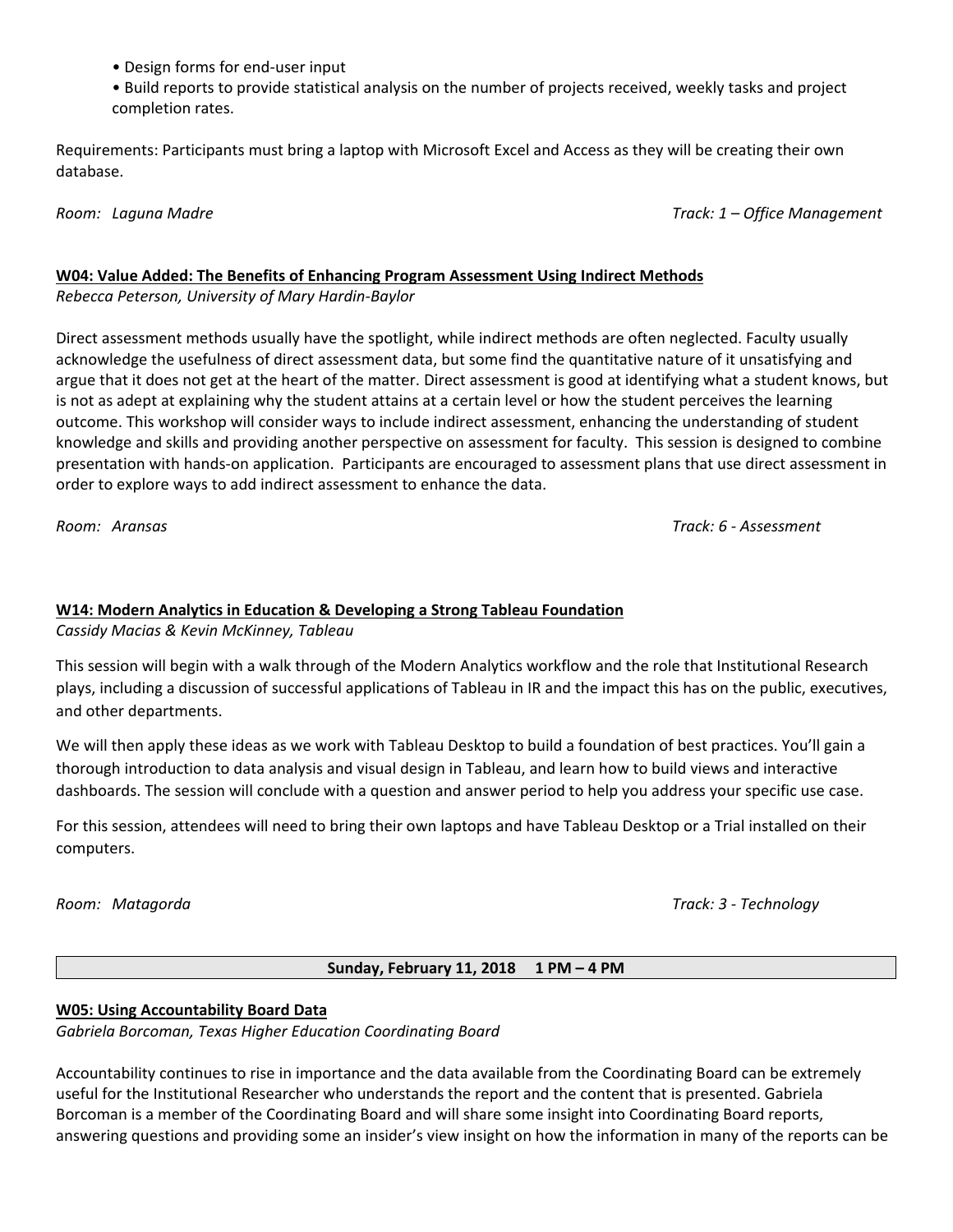used and shared on college and universities campuses. This workshop is appropriate for those IR professionals who are new to the career field and will open some insights for experienced IR professionals.

*Room: Copano Track: 5 – Reporting Knowledge* 

#### **W06: Rock Your Data and Become a Data Rockstar**

*Melissa Reeves & Cathan Coghlan, Texas Christian University* 

Want to be an IR Data Rockstar? Learn the fundamentals of Tableau so you, too, can awe your Provost, administrators, and faculty. Turn those tables and spreadsheets into visualizations to make it easier to consume and explore. In this workshop, participants will learn the basics of Tableau through hands‐on exercises using higher education data. Come learn how to connect to data, create different types of visualizations, apply calculations, and build interactive dashboards. Topics include: Tableau Concepts, Connecting to Data, Filtering/Sorting Data, Table Calculations, Maps, Interactive Dashboard, and more!

*Room: Laguna Madre Track: 3 ‐ Technology* 

## **W07: Non‐Parametric Statistical Techniques**

*Rion McDonald, University of North Texas* 

In many cases, the job of institutional research involves working with datasets that are relatively small or with data—grades, survey results, rankings, etc.— that does not come from a bell-curve/normal distribution. In these instances the application of the standard techniques focused on in most stats courses can yield misleading results.

This workshop is intended to be an introduction to a few statistical tests that can be useful in analyzing nonnormal data. It may also be beneficial to those seeking to review certain analytical methods. Topics covered will include Spearman's rank correlation, chi-square tests, and the Wilcoxon rank sum test.

During the workshop, attendees will use their laptops to practice applying the various techniques in Excel. Anyone with a basic Excel background (entering/creating formulas, copying and pasting cell contents, etc.) should be able to participate. Knowledge of a specific statistical software package such as SAS or SPSS is not required.

Room: Aransas Track: 2 – Data Analysis

#### **W08: Google Charts for IR Websites**

*Jorge Martinez, University of Houston* 

Interested in creating online dashboards without paying big software prices? Google Charts API provides an open‐source platform for constructing interactive graphics for IR websites at no cost. In this hands‐on workshop, participants will construct bar, line, and pie charts, hierarchical tree maps and state maps using JavaScript, html, and R languages. No previous knowledge of JavaScript, html, or R is required. Participants will construct charts using data from their own institution. At the end of this workshop, participants will understand the data structure, anatomy, and implementation of Google Charts on an IR web page for internal and external consumption. A laptop with internet access is required.

*Room: Matagorda Track: 3 ‐ Technology*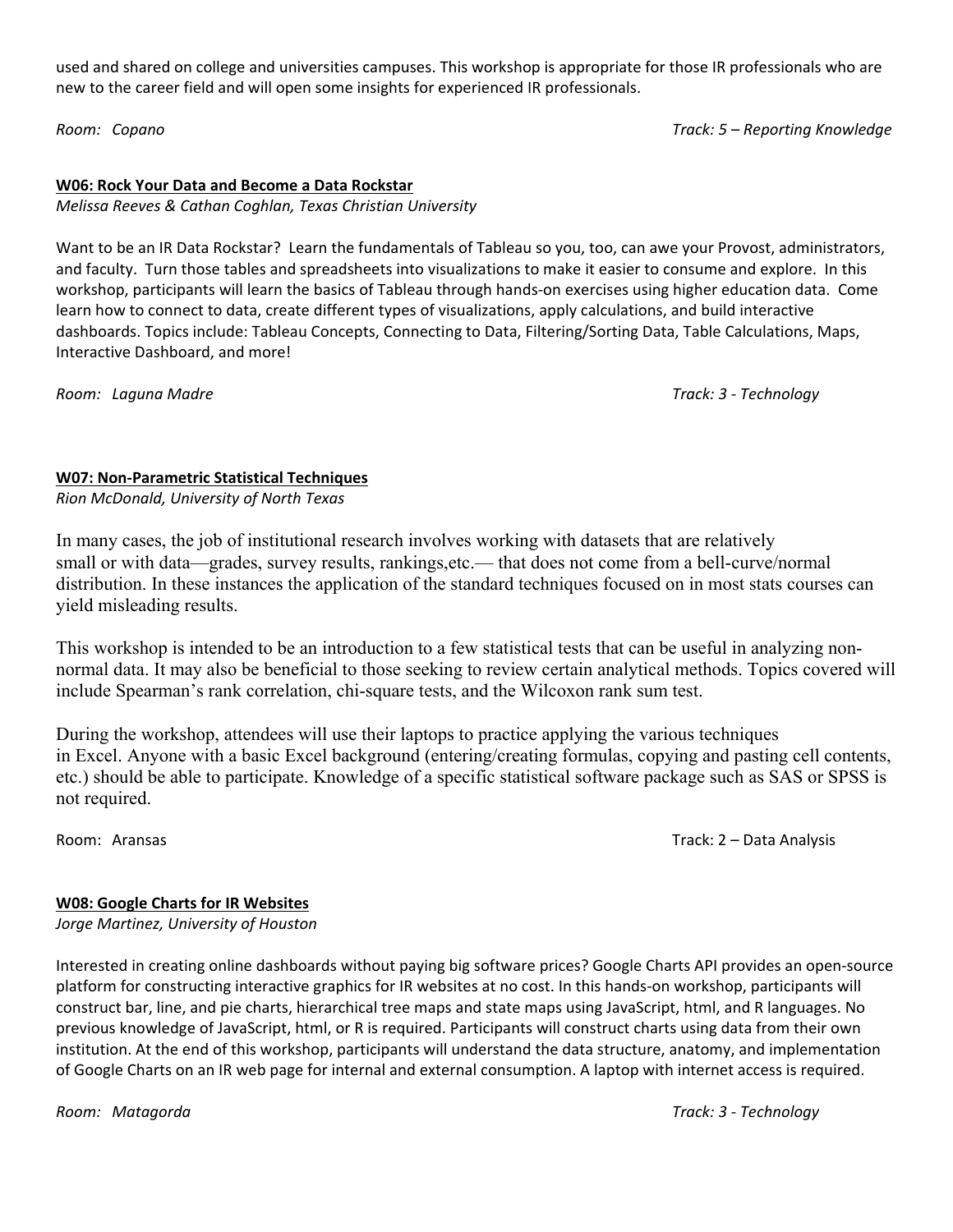#### **W15: Bring your IR Data to Life with SAS® Visual Analytics**

*John Berry, SAS* 

This hands‐on workshop will show how to use the latest version of SAS® Visual Analytics to report, explore, and analyze complex data quickly and easily. Participants will experience how this software solution can help them examine large amounts of data, uncover hidden opportunities, identify key relationships, and make decisions through dashboards and self-service ad hoc visual discovery with data exploration. During the workshop, attendees will create dynamic, interactive reports and dashboards and will also use sophisticated analytics, including decision trees, forecasting, and correlations, to gain additional insight from the data.

SAS will provide laptops for the attendees for use with in this workshop.

*Room: Corpus A Track: 3 ‐ Technology* 

#### **Monday, February 12, 2018 7:30 AM – 10:30 AM**

## **W09: SAS Enterprise Guide for Beginners**

*Laura Wichman, McLennan Community College Tracy Stegmair, Texas Woman's University* 

This workshop is for SAS beginners or those who need a refresher in SAS Enterprise Guide. In this workshop, you will learn the basics of SAS with Enterprise Guide with hands‐on training in importing data, query building, proc frequency reporting, proc tabulate, report formatting, and exporting data.

A laptop with SAS Enterprise Guide is required. Registered attendees will receive instructions on how to download and install SAS Enterprise Guide prior to the workshop.

*Room: Corpus A Track: 2 – Data Analysis* 

# **W10: Excel for Beginners**

*Guyla Blaylock, Richland College* 

This beginner's level workshop will introduce new(er) Excel users to tips and tricks that will improve your efficiency in an IR/IE environment. Participants will learn how to analyze basic descriptive statistics, utilize common formulas such as concatenate and V‐lookup, and create pivot tables and charts. The end result will be higher productivity, less frustration, and improved communication of data.

*Room: Copano Track: 2 – Data Analysis* 

# **W11: Qualitative Research Skills: Moderating a Focus Group Interview**

*FC Caranikas, Austin Community College* 

Doing good qualitative research is dependent upon collecting qualitative data. Whether you are using a grounded theory approach to develop new theories, or testing theories in applied settings, you may be relying upon focus groups to provide the data needed for analysis. This workshop is designed to help you learn or improve your skills in moderating a focus group interview. You will gain an understanding of the focus group interview as a process and the key characteristics of the focus group as a research method. After reviewing the requisite knowledge, skills, and abilities for the moderator role, you will practice moderator techniques. With your new or enhanced moderator skills, you will be able to ensure the qualitative data you gather in your focus group interviews will be useful as you pursue your qualitative research analyses!